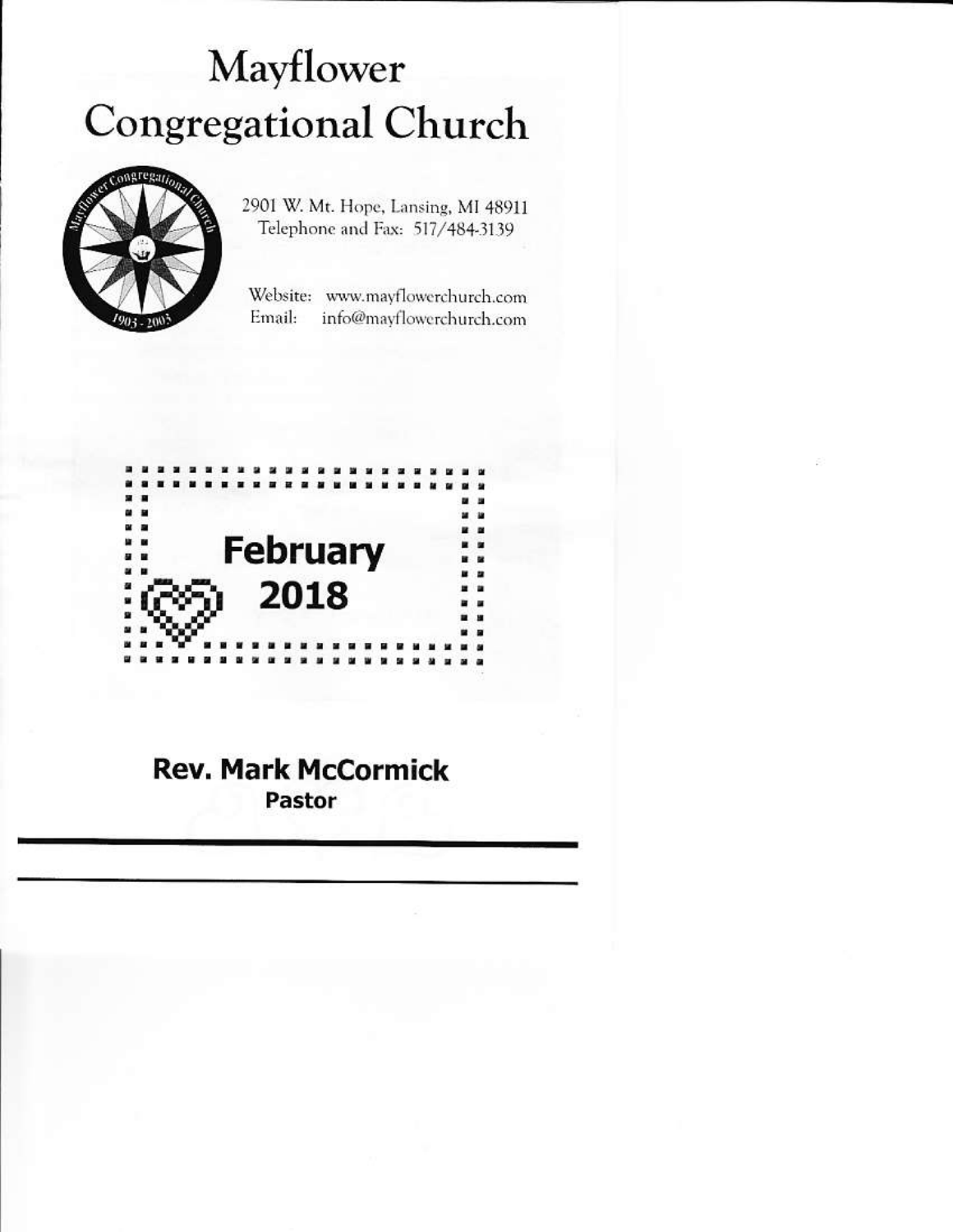It's happening in February at Mayflower... rtingazum 2/2 Groundhog Day 2/4 - Lunch-and-Learn - Noon  $2/8$  - Trustees - 2:30 p.m. 2/10 - Second Saturday Supper - $5:00 p.m.$ 2/14 Valentine's Day 2/15 - Deadline for March Mayflower Notes 2/18 - Prudential Council - Noon 2/19 President's Day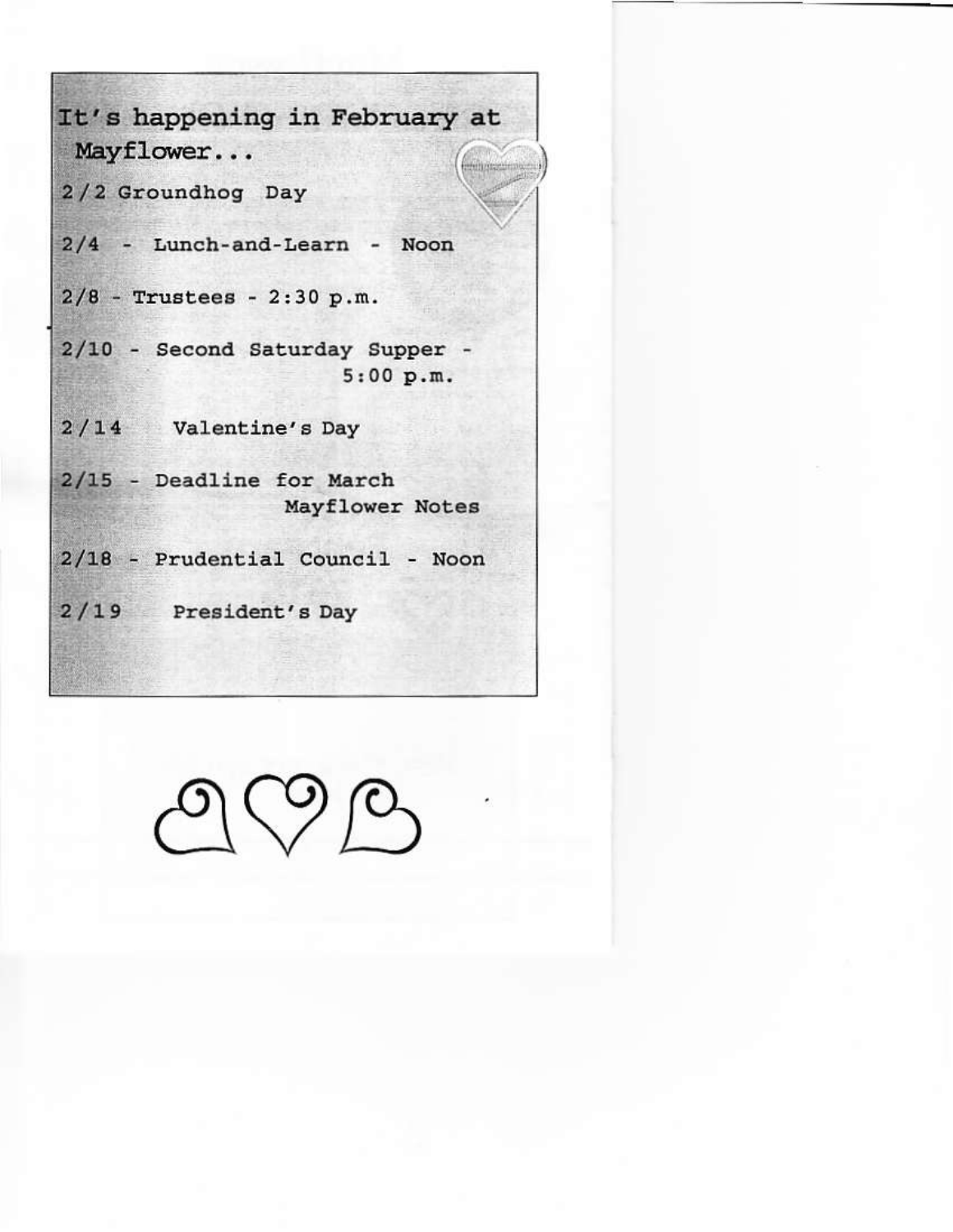## Pastor Mark's Musings

Happy New Year, Mayflower! It got off to a little shaky start for me as I picked up a stomach virus, then had a flight delayed overnight. Thanks to the veterans of self sufficiency at Mayflower, things went smoothly without their minister on December 31st. It's comforting to know there are so many people ready to "step up" at a moment's notice. In this case, Lorraine Finison gave a prepared sermon by the Rev. Bob Williams, a former pastor at Plymouth Congregational Church who set a standard I greatly admire. Thanks Lorraine!

Six months have now gone by since my first Sunday at Mayflower last July. I have learned some of the "ropes" and have gotten to know most all of you much better. I have found my "groove" in the order of worship and understand better the many ways things work around here. We have seen the first signs of new growth, and I have high hopes that because of the friendly nonjudgmental atmosphere of our church, this growth is only a beginning. And I believe 2018 will be a year where we extend our reach, expand our age range, and create new programs and opportunities for spiritual growth, biblical understanding and rich fellowship. It is my desire to help lead our congregation in these directions in a matter which will keep us bound together in the unity of the Spirit, with Christ as the Head. Thanks be to God.

With Great Anticipation,

Pastor Mark

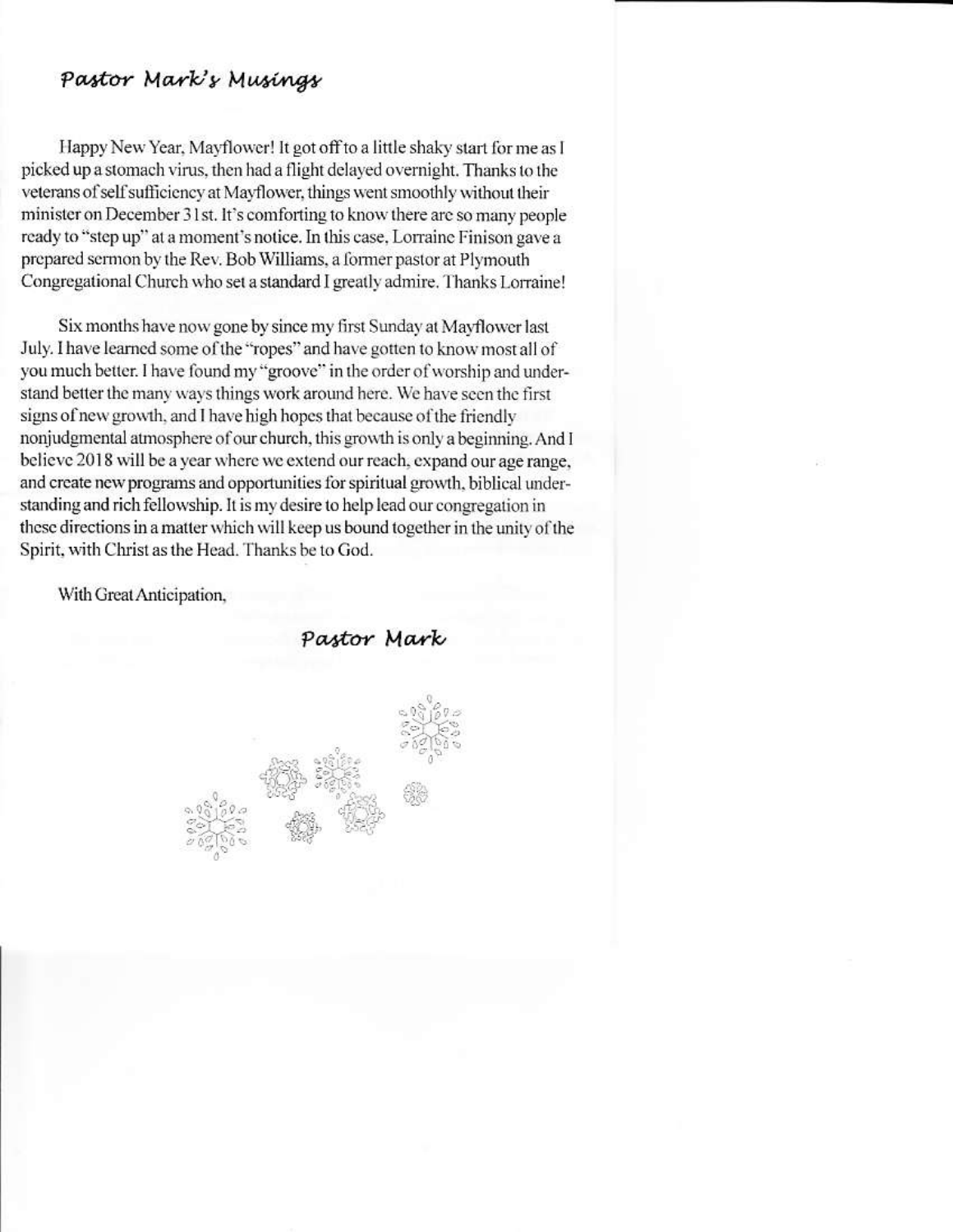#### From the Lay Leader

Let me start out by saying, thank you, Rilla, for your service! Many wonderful things happened under your leadership this past year.

I am excited once again to be your lay leader. It's a great opportunity for me to get back in touch with every aspect of Mayflower life. My hope is that I get to follow more than lead. With a congregation as active and dedicated as ours, it's probably better to just get out of the way and with God's help, let it happen!

We have been blessed with Pastor Mark and DeeAnn, who have a real vision for the Church, whether it grows in number or not. But, I have a feeling that growth is inevitable, as witnessed by our recent membership class. I expect new members to be a regular happening in the months ahead. I have been told recently by visitors that we are more welcoming and accepting than most other congregations they have visited. I've always believed that, but it's especially nice when visitors say it. Keep up the good work, everyone!

Hopefully our more expensive facility repairs are behind us for the time being and the Prudential Council can focus on other things this year like expanding our programs, outreach and services to the community. There are several ideas in the works and everyone will have the opportunity to participate in them, so stay tuned!

Jerry Fuller

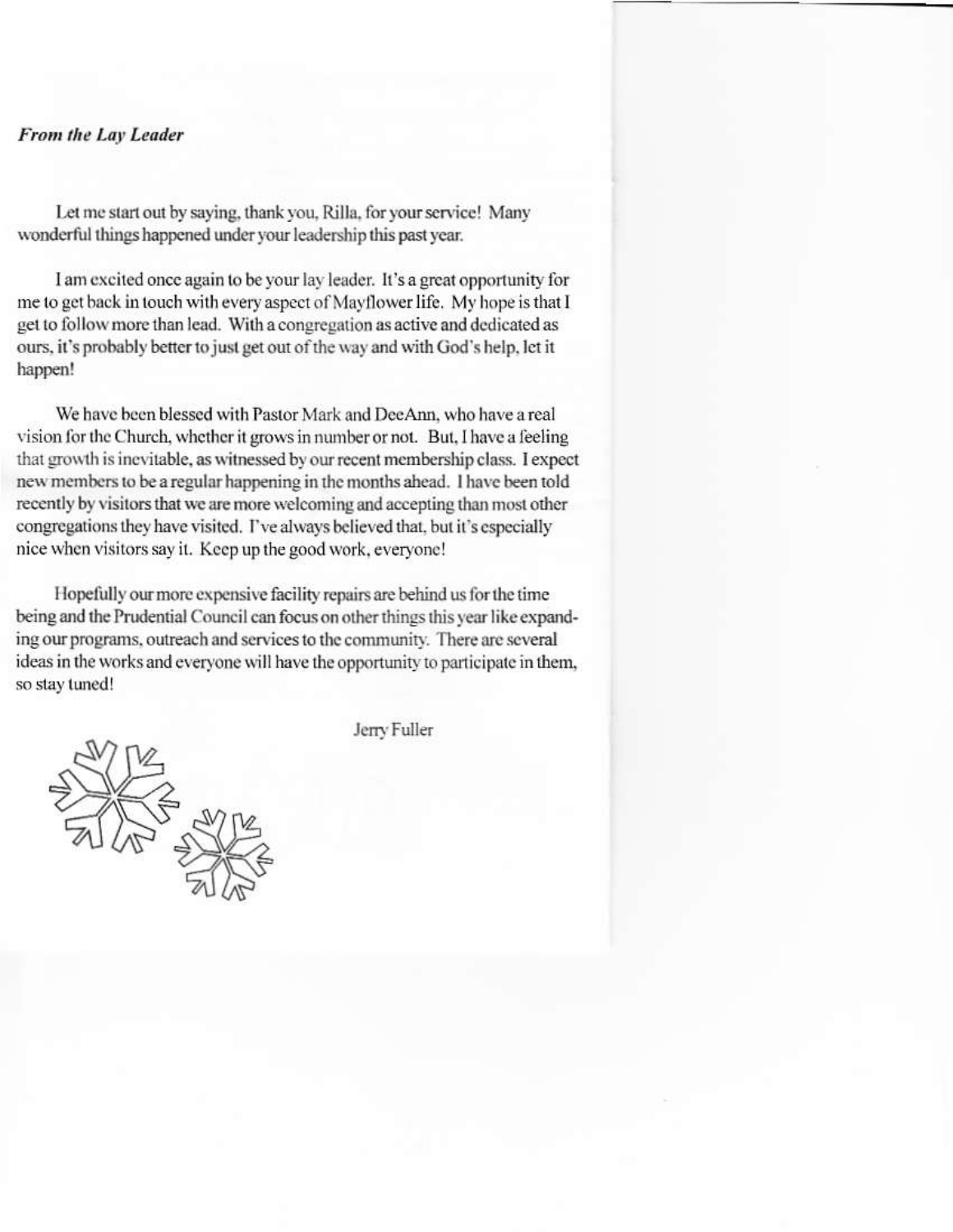## **Mayflower Financial News**

We sold 95 dinners at the December Second Saturday Supper, with proceeds of \$628. Thanks to all who helped!

We received additional thrift sale money, so the total is \$1924. Don't forget--another sale is coming in late April! Get your stuff ready!

The second half of the cost of the new flat roof, \$7135, was paid in December. Even with several large maintenance expenses in 2017, we managed to end slightly in the black for the year.

The Christmas Eve collection for the Salvation Army was \$545. Thank you!

Following is a summary of our finances as of December 31:

| Income:                | 8,709.42<br>S |
|------------------------|---------------|
| Expenses:              | 15,814.41     |
|                        | $$ -7,104.99$ |
| YTD for Twelve Months: |               |
| Income:                | \$99,509.53   |
| Expenses:              | 97,896.61     |
|                        | \$1.612.92    |
| <b>Fund Balances:</b>  |               |
| Checking:              | \$5,746.52    |
| Savings:               | 31,531.72     |
| Heat Fund Savings:     | 20,841.05     |
| Memorial Fund CD:      | 5,501.01      |
| Savings CD:            | 22,329.99     |
|                        | 85,950.29     |
|                        |               |

A more detailed report is available in the brochure rack near the church office. Let me know if you have any questions.

- Linda Wheeler, Treasurer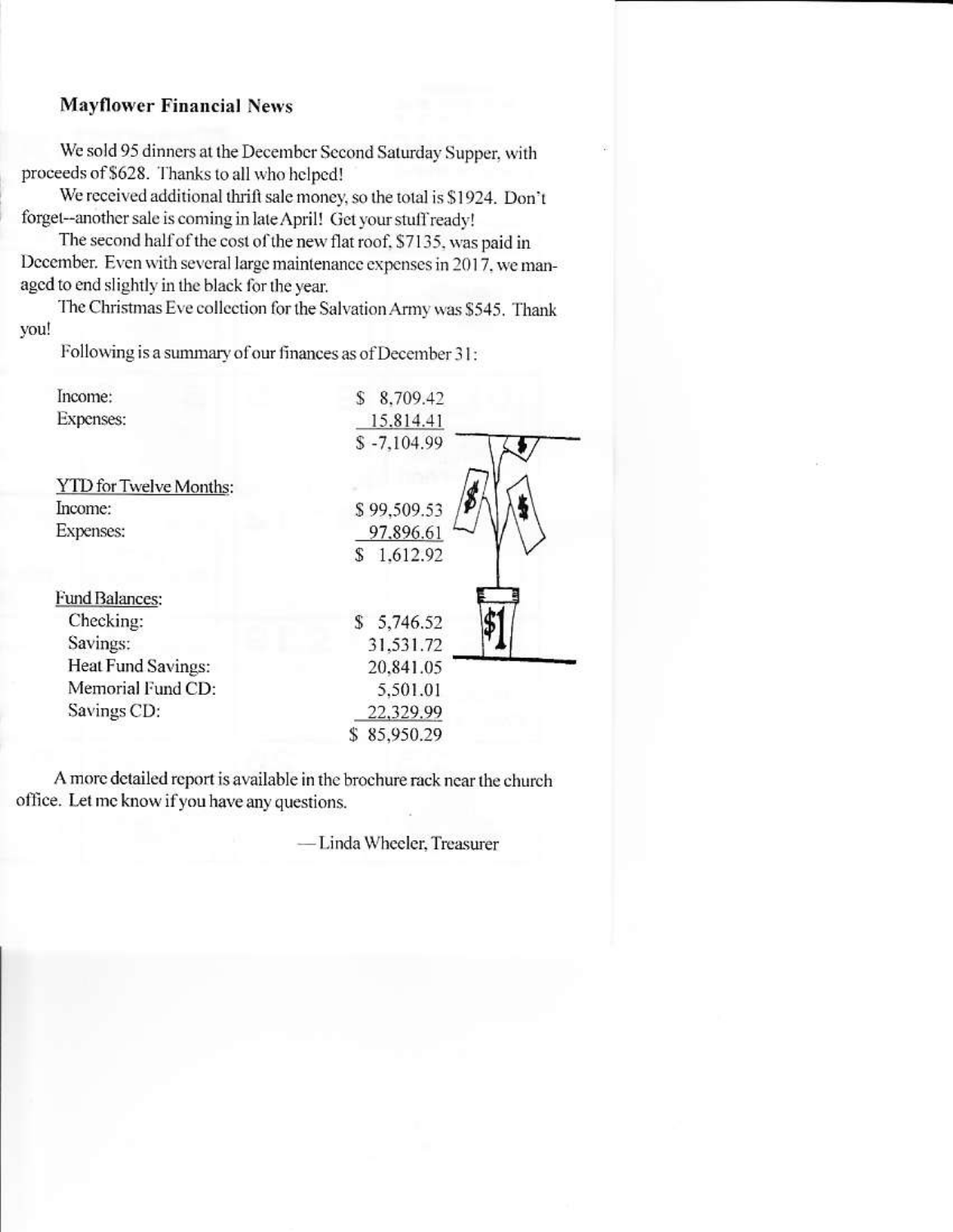#### **Thrift Sale**

Another thrift sale to benefit the church treasury is coming on April 27 and 28. Please check around your house to find good, saleable things that you have but don't really need any more. Remember, too, to invite friends, family, coworkers, etc., to donate items. We'll be glad to have them! Plan to hold your stuff until after the Second Saturday Supper on April 14.

Keep in mind that we need a lot of help to set up, run the sale, and clean up after the sale, so please plan to help. Set up dates will be April 23-26 (Monday to Thursday) from 10 a.m. to Noon-ish. The clean-up day will be Monday, April 30.



#### New information on Campbell's Soup Labels

Campbell's soup has discontinued their education labels program and the schools cannot even submit labels already collected. If you have been saving soup labels for Mayflower's basket, we thank You for helping with this community support effort.

Boxtops for Education labels ARE Still Being processed and we continue to pass these on to Lewton school on a regular basis. Please continue saving these.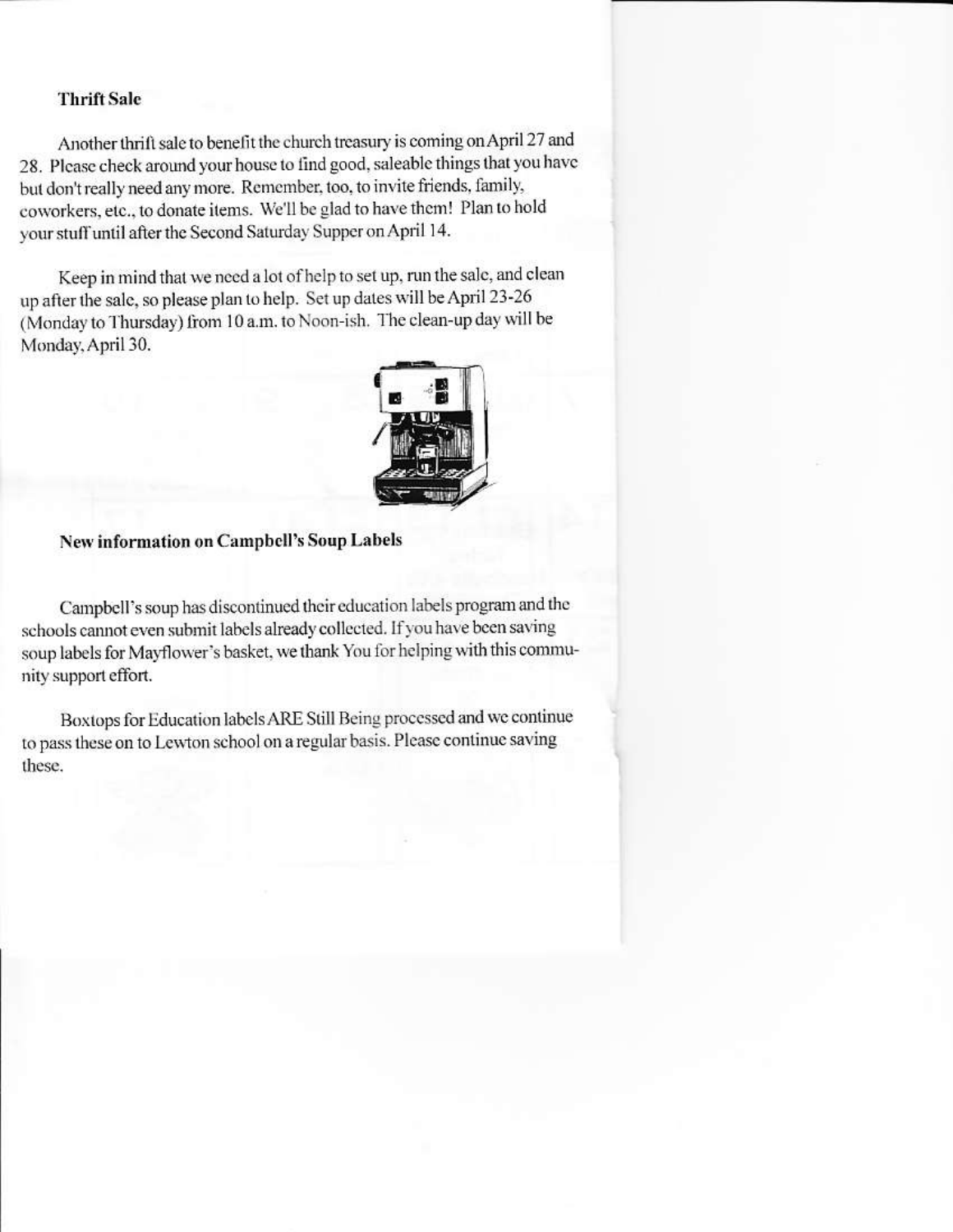**Music Notes** From Barb Fuller

 $\frac{1}{2}$ 

As I turned on my computer this morning I knew I wanted to write a piece on our new hymnals, but it was all very vague in my mind. I was aware that I wanted to mention that as of the first Sunday in 2018 we have been using the hymnals and that the more I study them the more I find how much they have to offer. However, I gained real clarity as I reached for my copy of "Hymns for a Pilgrim People" and it fell open to #202 - "Sing a Song of Celebration."

When I look at an unfamiliar title of a hymn my inclination is to deconstruct it. Do I recognize the words? Do I recognize the tune? In this case it became strikingly obvious to me that I did, indeed, know the tune. It was the same tune as Ludwig van Beethoven's "Joyful, Joyful, We Adore Thee." I quickly checked to make sure we still had "Joyful, Joyful, We Adore Thee" in the hymnal, and it was there. However, that is not the only familiar aspect of this hymn that I discovered - the new text set to this joyous hymn was written by Jack Brown, former long-time pastor of Olivet Congregational Church who graced us with his presence here at Mayflower not so long ago. How interesting is that?

I was particularly taken with a prayer that accompanies this hymn:

Composer of all music, Writer of every heavenly song, Inspiration for every spirit: we come, filled with awe at the music of Your universe, with its uplifting and challenging messages.

We hear Your voice and feel Your Spirit in the songs of the crickets and the melodies of the song birds; in the drum beat of the ocean and the lonesome wailing of the wind; in the clashing of thunder and in the calling of an infant's cries.

We celebrate Your creation and Your song - a song of deliverance and celebration. We sing to You a song filled with joy and anticipation in the name of, and for the sake of, Jesus the Christ. Amen.

There are so many interesting and intriguing aspects of our new Pilgrim hymnal. I hope you take the time to discover them.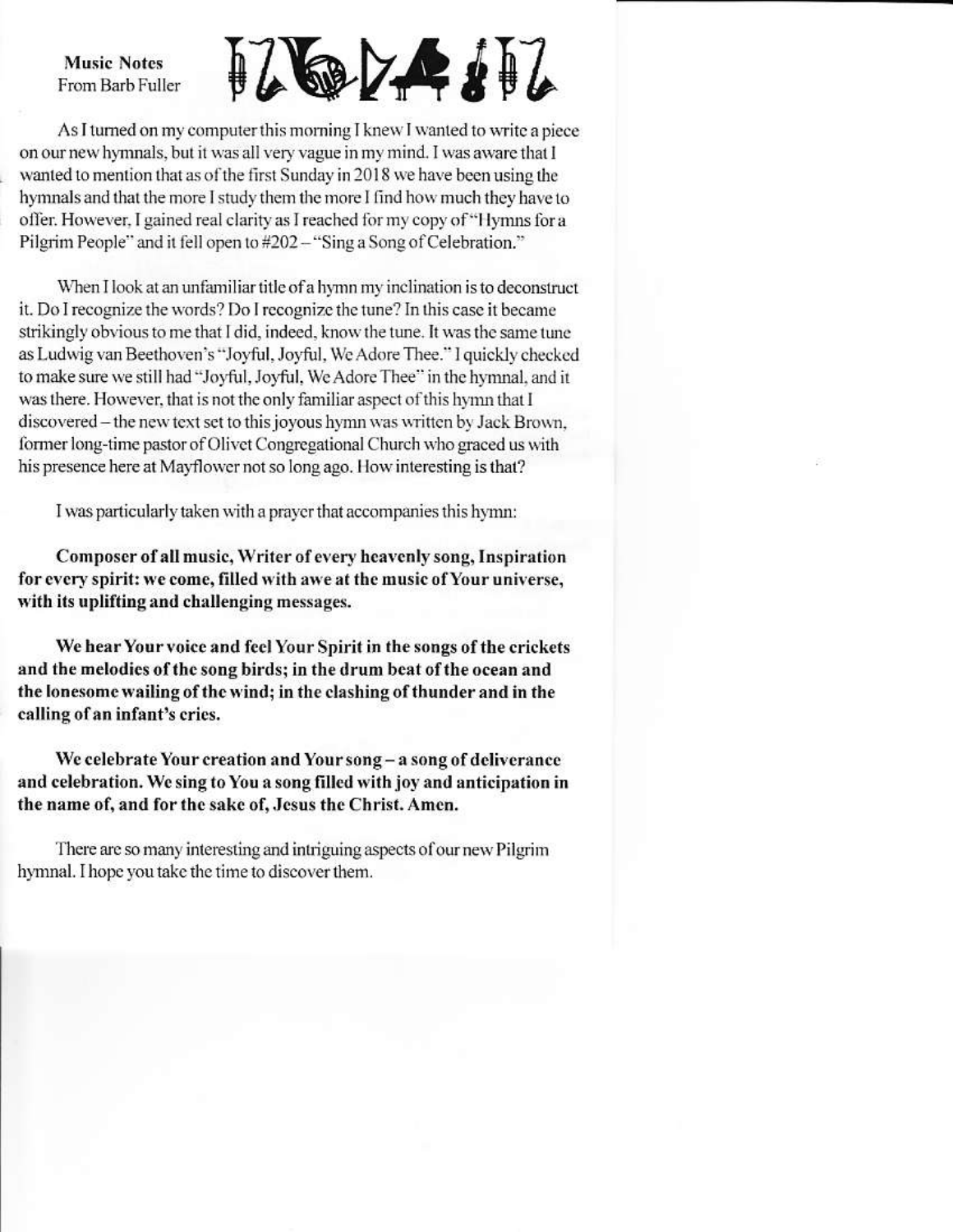### Barbershop gives special discount to kids who read aloud...

## 2016-10-27, CBS News

In this small barbershop in Ypsilanti, Michigan, kids pick out a book and head to the chair. It's like clockwork. That's because children 12 and under who visit The Fuller Cut can get a \$2 discount on their \$11 haircut for doing a simple task: reading to the barber. It's a program owner Alexander Fuller and barber Ryan Griffin started more than a year ago. And parents can't get enough of it. The pair can't take credit for the idea. They just happened to hear about other shops around the country taking part in a "read to your barber program," and they decided to get on board. Fuller and his wife started ordering some books and Griffin brought in a shelf. Customers even joined the cause by donating old and used books. Before the pair knew it, kids were grabbing books off the shelf and hopping into the chair to start reading. Roughly 90 percent of kids grab a book that's already on the shelf, Fuller says, but occasionally kids bring in books from home or school as well. "It gives them confidence in reading and helps us understand their comprehension of reading,"

Fuller said. "The kids love it. It's one of the best things that has come along for them." Another bonus, Fuller added, is that it helps kids socialize. Not only does it improve their reading skills, but their manners as well. Whether you can read well or can't read well, the barbers will help you along the way, Fuller reminds his customers. "It's been a great experience so far, Fuller said."

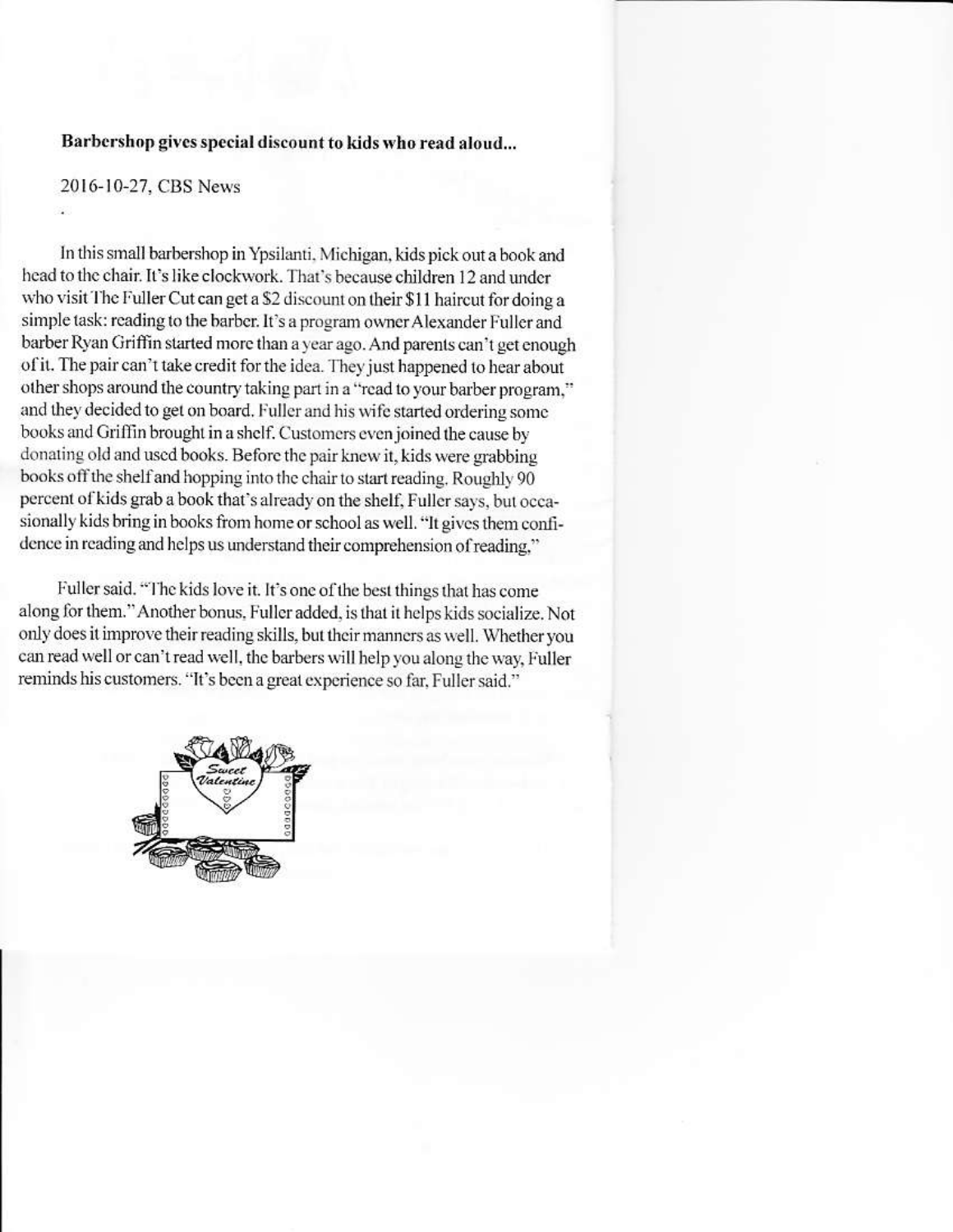

# Amiversaries

 $2/18$ Janet Hershey and Bob Felter (34 years)



HEAD USHER

Candy Bywater

**OUTREACH FOCUS** Food Bank